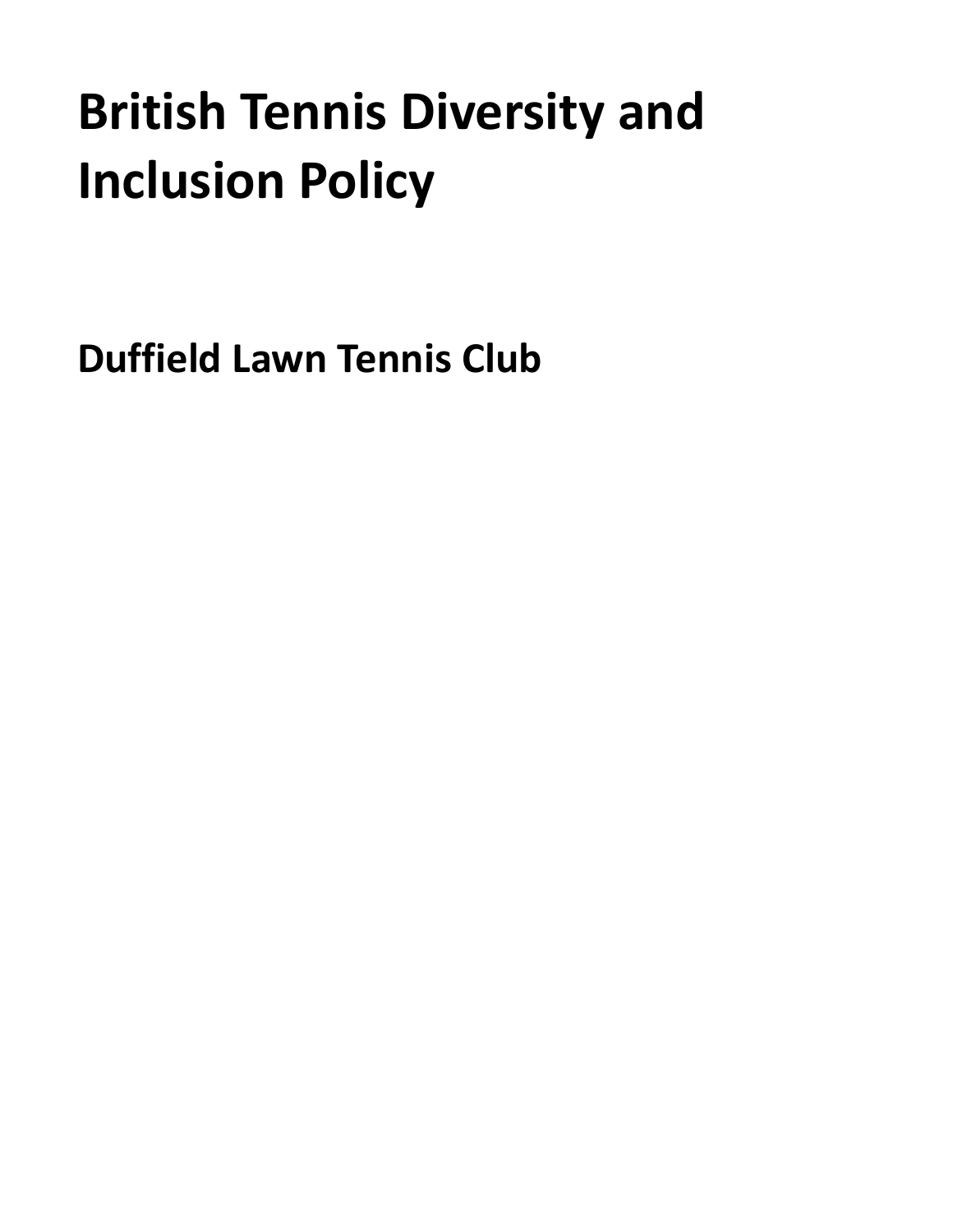# **Concern Reporting Procedure**

Anyone who has concerns that they or someone else is being discriminated against or has been a victim of discriminatory language or behaviour should:

| <b>Respond</b> | Listen carefully to what the person is telling you. Do not interrupt; keep questions to a<br>minimum; do not promise to keep the information secret                                                                                      |                                                                                                                                                                                                                                                                                                                                       |
|----------------|------------------------------------------------------------------------------------------------------------------------------------------------------------------------------------------------------------------------------------------|---------------------------------------------------------------------------------------------------------------------------------------------------------------------------------------------------------------------------------------------------------------------------------------------------------------------------------------|
| <b>Refer</b>   | Is someone in immediate danger?<br><b>YES</b><br>Call the police (999)                                                                                                                                                                   | <b>NO</b><br>Talk to the club's Welfare Officer in confidence,<br>Knibbs<br>(Alison<br>07525<br>627391<br><b>or</b><br>aknibbs200@gmail.com).                                                                                                                                                                                         |
|                | <b>THEN</b>                                                                                                                                                                                                                              | Contact the Safe and Inclusive Team at:<br>safeandinclusive@lta.org.uk or call 0208 487 7000<br>as soon as possible [Mon-Fri, 9am-5pm].                                                                                                                                                                                               |
|                |                                                                                                                                                                                                                                          | If the Safe and Inclusive Team is unavailable and<br>you want advice before the next working day, call<br>the NSPCC (0808 800 5000) or Parent Line Scotland<br>(0800 028 2233) if your concerns is about a child.<br>If your concern us about an adult ask them for<br>details of your Local Authority Adult Social Care<br>Services. |
|                |                                                                                                                                                                                                                                          | Hate crime can alternatively be reported through<br>True Vision at www.report-it.org.uk                                                                                                                                                                                                                                               |
| <b>Record</b>  | Write an objective account of your concerns immediately using the Reporting a Concern Form<br>found on the safeguarding page. Send it to safeandinclusive@lta.org.uk within 48 hours of the<br>concern/disclosure.                       |                                                                                                                                                                                                                                                                                                                                       |
|                | Handling a concern/disclosure can be emotionally difficult. If you would like to talk to someone<br>after making a concern/disclosure, contact the LTA Safe and Inclusive Team at:<br>safeandinclusive@lta.org.uk or call 0208 487 7000. |                                                                                                                                                                                                                                                                                                                                       |

(See appendix C for more details on what to do if a disclosure from a child or adult at risk is made to you)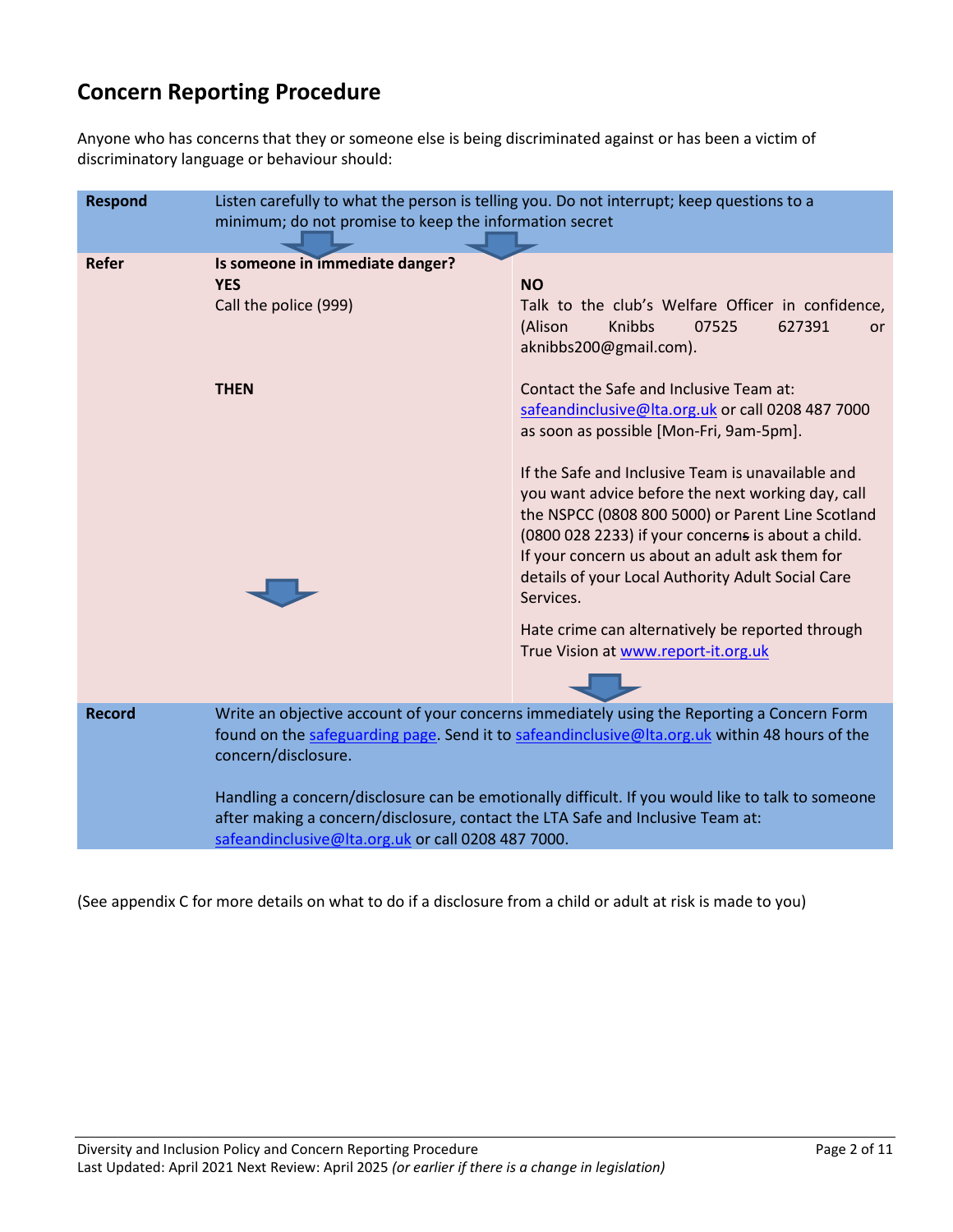# **Diversity and Inclusion at Duffield Lawn Tennis Club**

This Policy sets out our commitment and includes our Safe and Inclusive Standards, Code of Conduct (page 8) and Reporting Procedure (page 2) and it supports our overall aims for diversity and inclusion that are to ensure that:

- Tennis is diverse and inclusive
- Diversity and inclusion are embedded in our club's culture and our behaviours
- We create a culture where inclusive leadership thrives
- We take a proactive approach using positive action to ensure that communities and individuals are valued and able to achieve their full potential.

To achieve these aims we believe that everyone involved in Tennis has a vital role to play in promoting diversity and inclusion and we ask everyone to become Safe and Inclusive Tennis Champions – proactively promoting Safe and Inclusive tennis and taking action against all forms of discrimination.

We are proud to have a Diversity and Inclusion Policy that demonstrates our commitment to making tennis diverse and inclusive. The commitment to Diversity and Inclusion is upheld by all - Lawn Tennis Association (LTA), Tennis Scotland, Tennis Wales and the Tennis Foundation.

These commitments are fully supported by the Duffield Lawn Tennis Club Committee.

Together we can make a positive difference to people from different backgrounds to participate in Tennis at our club.

Thank you.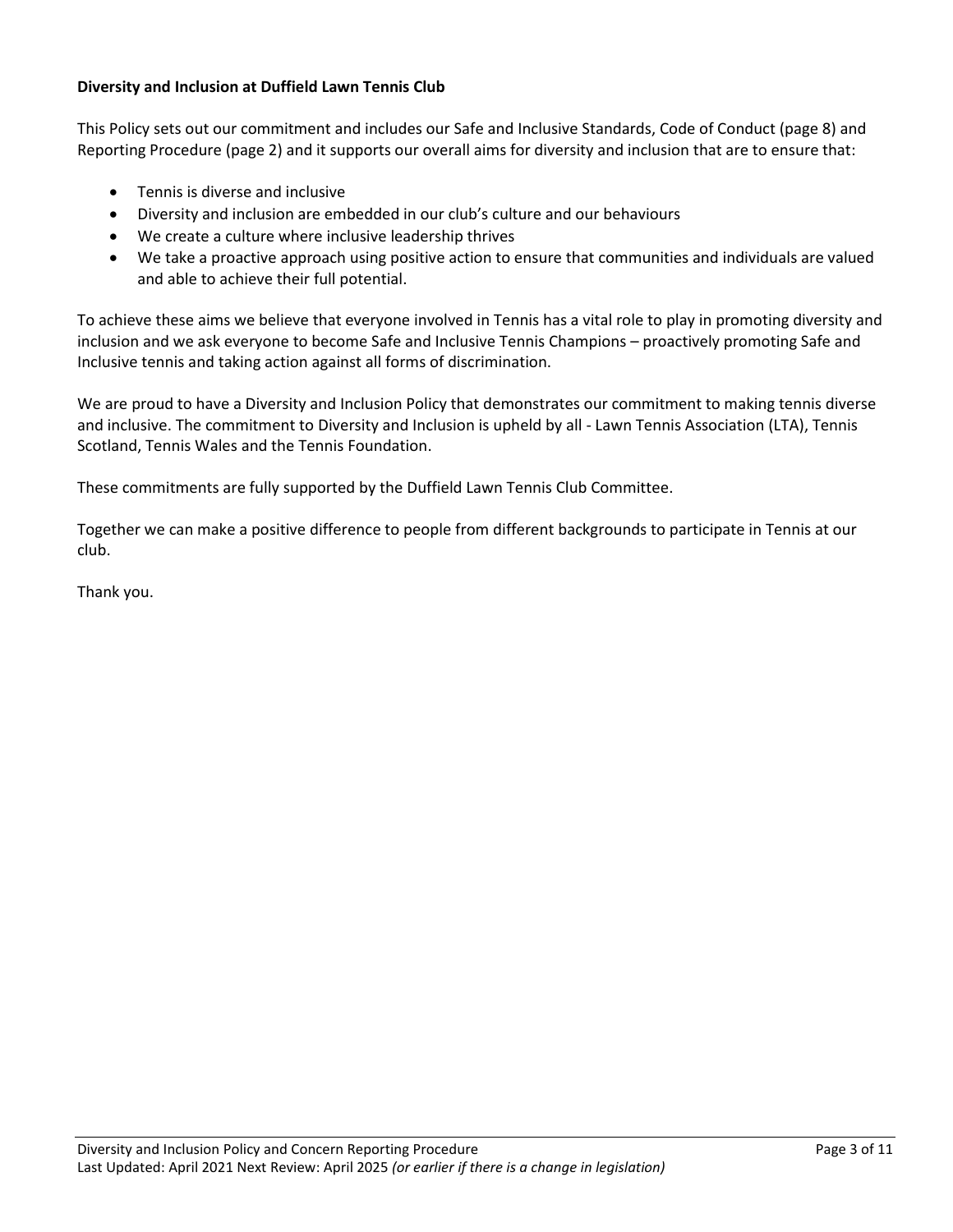# **Diversity and Inclusion Policy**

### **1. Policy Statement**

This Diversity and Inclusion Policy, Standards, Code of Conduct and Reporting Procedure are applicable to Duffield Lawn Tennis Club and is based on similar policies of:

- The Lawn Tennis Association (LTA)
- Tennis Scotland
- Tennis Wales
- The Tennis Foundation.

As a club we contribute actively to enable more people to play tennis more often, in a manner that it is safe, inclusive, and fair. This applies regardless of a person's age, disability, gender reassignment status, sex, marital or civil partnership status, pregnancy or maternity, race, sex, sexual orientation, religion, race or sexual orientation, socio-economic status or any other background.

We recognise that many concerns and/or disclosures may have both safeguarding and diversity and inclusion elements to them. This policy reflects this through its reporting procedures, which replicate the safeguarding concern reporting procedures.

This Policy strives to minimise risk and support our venue, programmes, events and individuals to deliver and experience a positive tennis experience for everyone. The Reporting Procedures in page 2 outlines how to respond to safeguarding or discrimination concerns/disclosures.

# **2. Use of Terminology**

We have adopted the following definitions to explain our approach to diversity and inclusion in tennis:

**Discrimination** – treating someone in a less favourable way and causing them harm, because of their age, disability, gender reassignment, marriage or civil partnership, pregnancy or maternity, race, religion or belief, sex or sexual orientation

**Diversity** – acknowledging, celebrating and respecting the differences between groups of people and between individuals. We will work to ensure that people can be assured of an environment in which their rights, dignity and individual worth are respected, and in particular that they are able to enjoy their sport without the threat of intimidation, victimisation, harassment or abuse.

**Harassment** – unwanted conduct related to a relevant protected characteristic, which has the purpose or effect of violating an individual's dignity or creating and intimidating, hostile, degrading, humiliating or offensive environment for that individual or creates an intimidating, hostile, degrading, humiliating or offensive environment. The focus is on the perception of the complainant not the intent of the perpetrator. Employees can complain of behaviour they find offensive even if it is not directed at them.

**Inclusion** – ensuring that tennis is equally accessible to any member of the community so they can be fully involved in whatever capacity they choose; and that they are supported to achieve their potential in any capacity e.g. player, employee, volunteer, coach or official. We will work to ensure that people have a genuine and equal opportunity to participate to the full extent of their own ambitions and abilities, that they feel respected and valued and are not singled out, with regard to their age, disability, gender reassignment status, sex, marital or civil partnership status,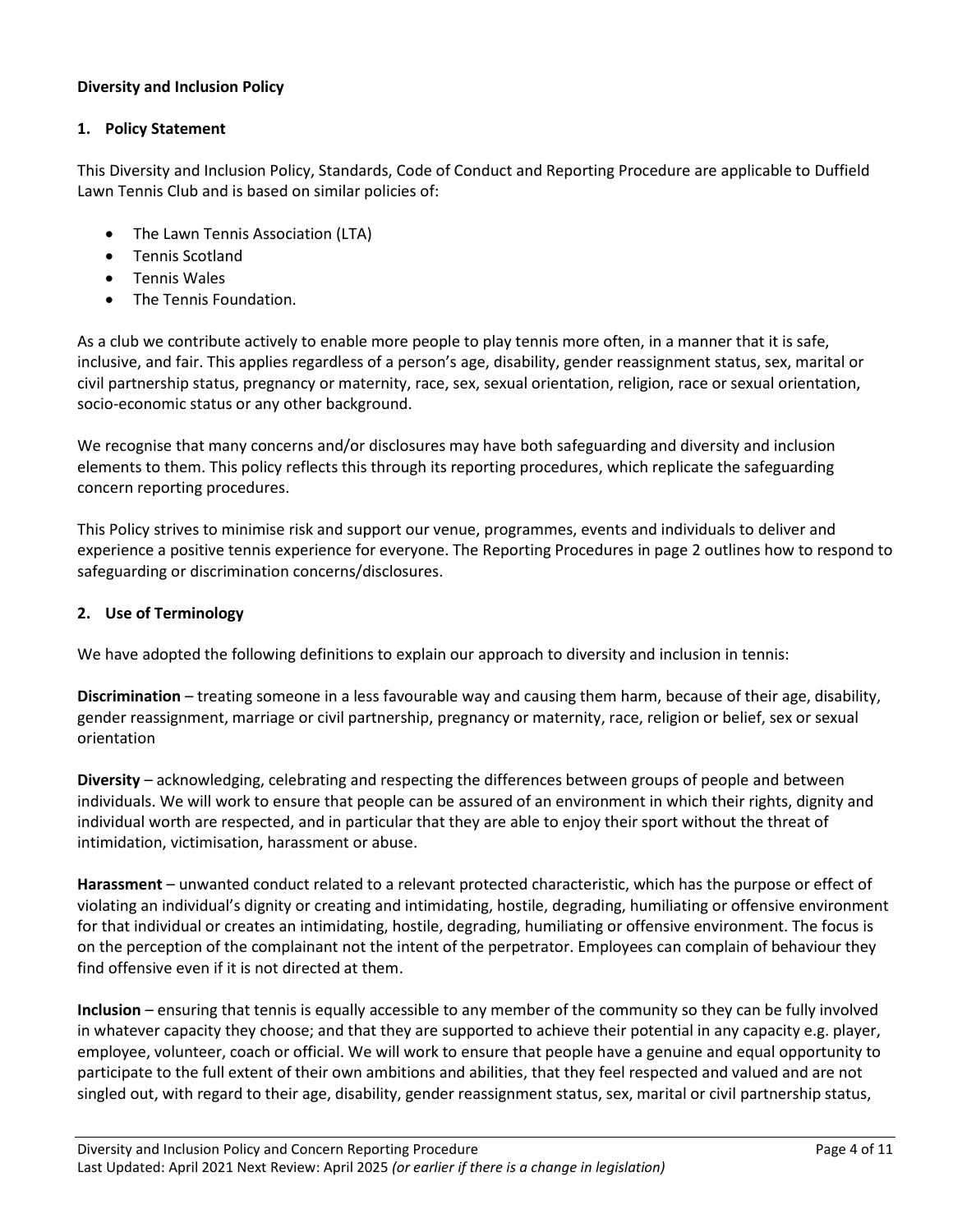pregnancy or maternity, race, sex, sexual orientation, religion, race or sexual orientation, socio-economic status or any other background.

**Positive action** – Duffield Lawn Tennis Club is committed to taking positive steps to counteract the effects of physical or cultural barriers – whether real or perceived – that restrict the opportunity for all sections of the community to participate equally and fully. We will ensure that we institute, support or contribute to appropriate measures or initiatives that enable access to tennis and participation in associated activities by people from any group that is under-represented in tennis or has difficulty accessing it and that they can do so with dignity or without being singled out.

(See Appendix A for full glossary of terms)

# **3. Scope**

Duffield Lawn Tennis Club has direct safe and inclusive responsibility for:

- Staff, consultants, coaches and officials they employ;
- Volunteers, including board members and councillors they recruit;
- Venues they own;
- Events and programmes they run; and
- Ensuring all accreditation requirements are met by accredited coaches, officials and venues.

We recommend and support the development of good diversity and inclusion practice to:

- Accredited coaches, officials and venues;
- Players, parents and carers;
- Volunteers recruited by other organisations;
- Venues hired by or on our behalf
- Club Events.

This Policy is in line with national legislation (see appendix B for details of the relevant legislation) and applicable to our club, specifically to every person and place that we have direct safe and inclusive responsibility for.

#### **4. Responsibility for implementation of the Diversity and Inclusion Policy**

# **Diversity and inclusion is everyone's responsibility: not responding to discriminatory or unacceptable language and behaviour is not an option.**

- The club's Committee and Chair have overall accountability for this Policy and Reporting Procedure, for being the strategic lead on diversity and inclusion and for ensuring compliance with the relevant legislation (see Appendix for details).
- The club's chair Grenville Holt and Welfare Officer Alison Knibbs have overall responsibility for implementation of the policy.
- The Chair and Welfare Officer of the club are responsible for updating this Policy and Reporting Procedure in line with legislative and organisational developments; and develop a strategic and proactive approach to diversity and inclusion and respond to discrimination concerns.
- The Duffield Lawn Tennis Club's Welfare Officer, Alison Knibbs, is responsible for supporting the club to identify where diversity and inclusion support is required; to implement safe and inclusive procedures;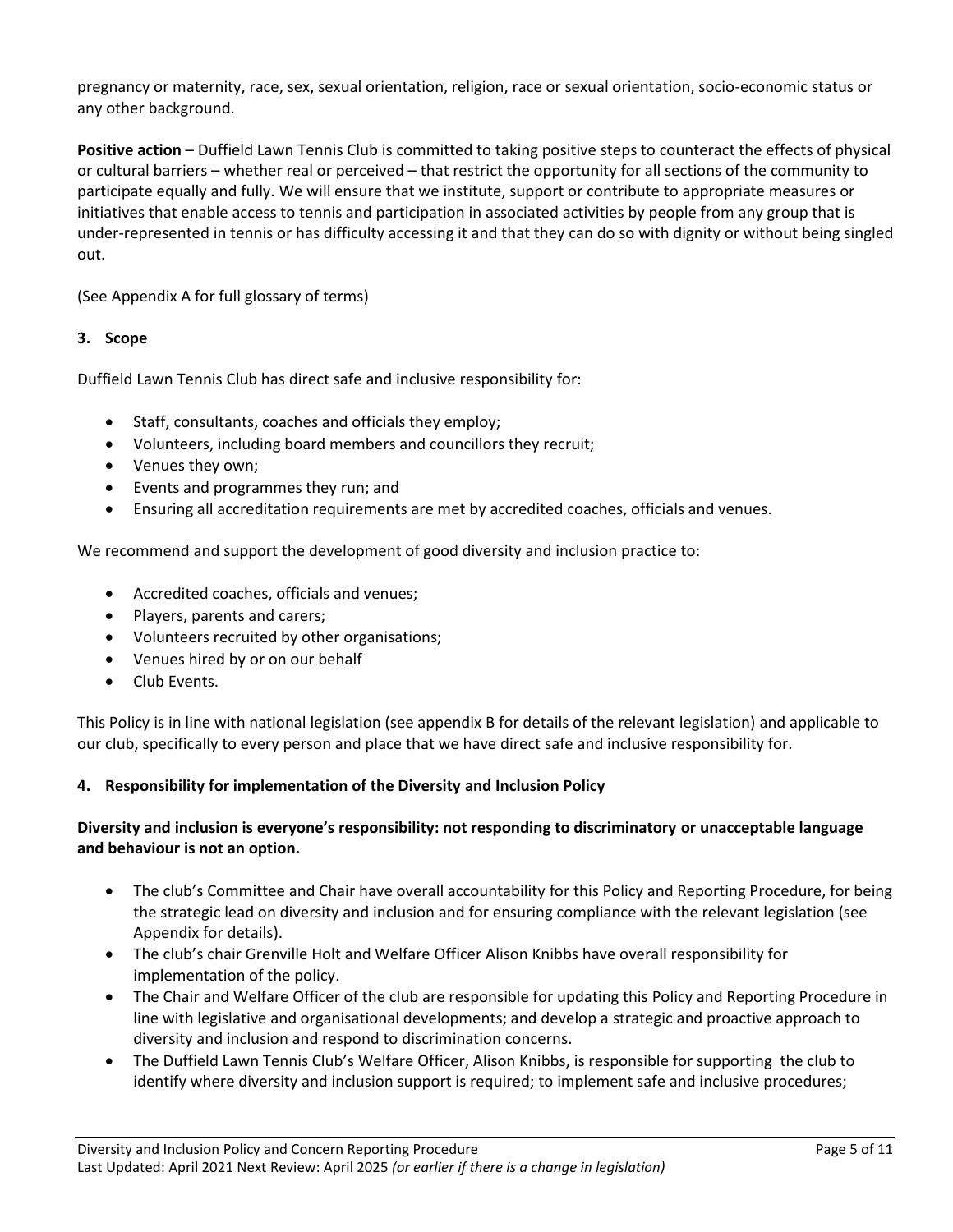promote diversity and inclusion principles, including the Safeguarding and Reporting Procedure, to all the venues they manage, programmes, events and individuals including players, parents and carers.

- All staff, consultants, coaches, officials and volunteers involved in tennis are responsible for raising diversity and inclusion concerns with the club's Welfare Officer to start with; then the Safe and Inclusive Tennis team if applicable, as outlined in the Reporting Procedure.
- Players, parents and guardians are responsible for upholding the Code of Conduct and Reporting Procedure.
- The Duffield Lawn Tennis Club committed to:
	- o formally adopt this policy,
	- $\circ$  take steps to ensure that our committee, members, participants and volunteers behave in accordance with the policy, including where appropriate taking disciplinary action under our constitution;
	- $\circ$  ensure that access to membership as well as access to participation is open and inclusive;
	- $\circ$  publish accurate information about the location and accessibility of our facilities; and
	- $\circ$  support measures and initiatives that British Tennis may institute or take part in to advance the aims of this policy as part of our commitment to our LTA membership.

Where there is a diversity and inclusion concern/disclosure:

 The individual who is told about, hears, or is made aware of the concern/disclosure is responsible for following the [Concern Reporting Procedure](#page-0-0) above

#### **5. Breaches of the Diversity and Inclusion Policy, Standards, Code of Conduct and Reporting Procedure**

Where there are concerns that diversity and inclusion good practice has not been followed, all staff are encouraged to follow the club's whistleblowing policy; consultants, coaches, officials, volunteers and players are encouraged to:

1. Complain directly to the person or organisation and seek resolution. In the first instance, this can often resolve many disputes or concerns.

[2. If required, you can contact the Safe and Inclusive Team at: safeandinclusive@lta.org.uk or call](mailto:safeandinclusive@lta.org.uk)  0208 487 7000 - they can assist in liaising with the club and investigating the matter. Alternatively, the NSPCC Whistleblowing advice line: 0800 028 0285; help@nspcc.org.uk can be contacted.

3. Seek further advice from the Equality Advisory Support Service a call on 0808 800 0082. For further information their website is: http://www.equalityadvisoryservice.com/app/ask

If someone comes to you with a concern around discrimination, listen to their complaint, reassure them and advise them of the routes listed above (1-3).

Breaches of this Policy and/or failure to comply with the outlined responsibilities may result in the following by the LTA, Tennis Scotland, Tennis Wales and/or the Tennis Foundation:

Venues – Potential removal of LTA accreditation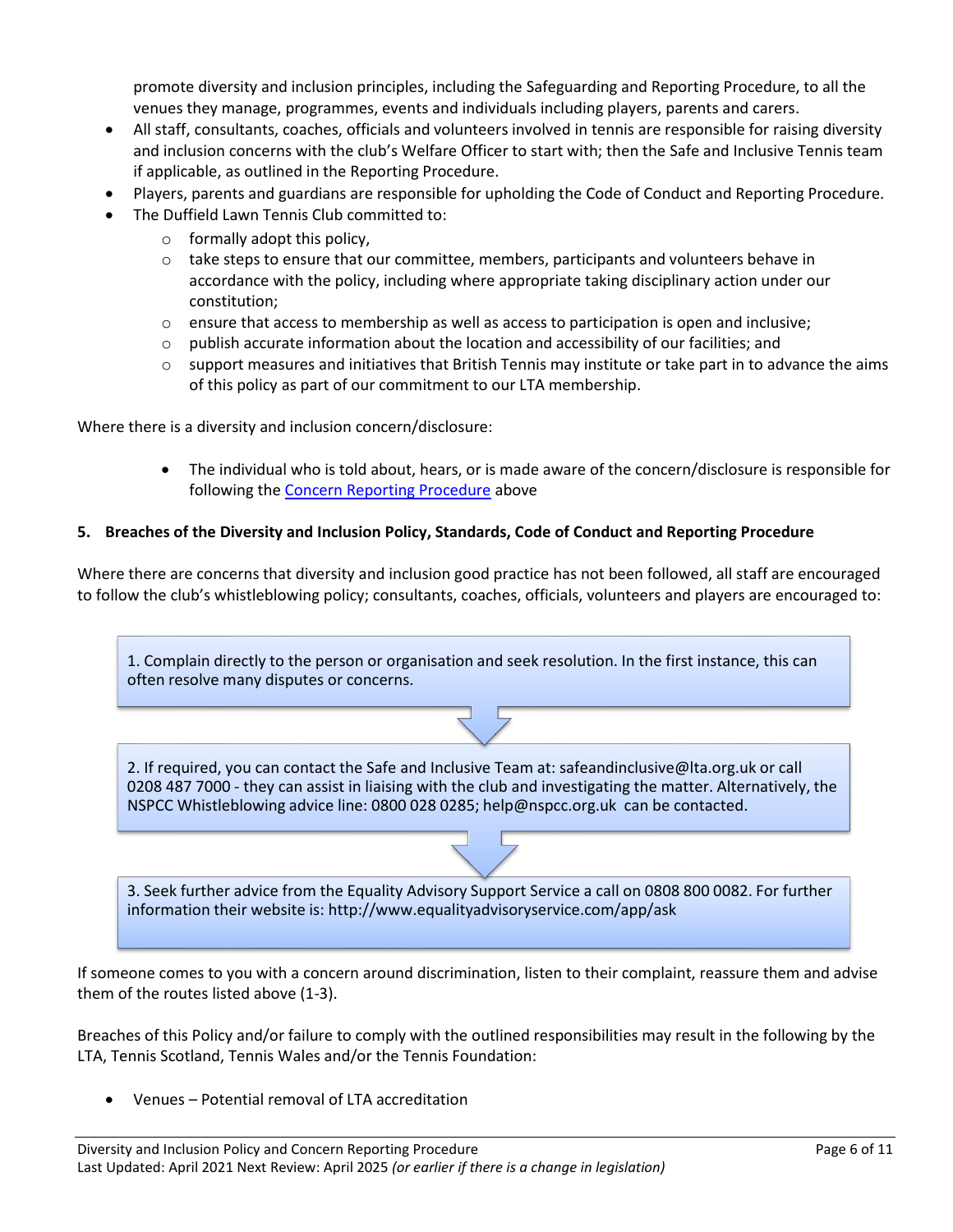- Staff disciplinary action leading to possible dismissal and legal action.
- Contracted consultants, officials and coaches termination of current and future roles within all four organisations and possible legal action.
- Recruited volunteers, including councillors and board members termination of current and future roles within all four organisations and possible legal action.

Actions taken by staff, consultants, volunteers, officials, coaches, venues, clubs and/or events outside of the LTA, Tennis Scotland, Tennis Wales and/or the Tennis Foundation that are seen to contradict this Policy may be considered a violation of this Policy.

Where an appeal is lodged in response to a decision made by the LTA Safe and Inclusive Team and Safeguarding and Protection Committee and/or Licensing and Registration Committee, an independent appeal body such as Sport Resolutions may be used. Their decision is final.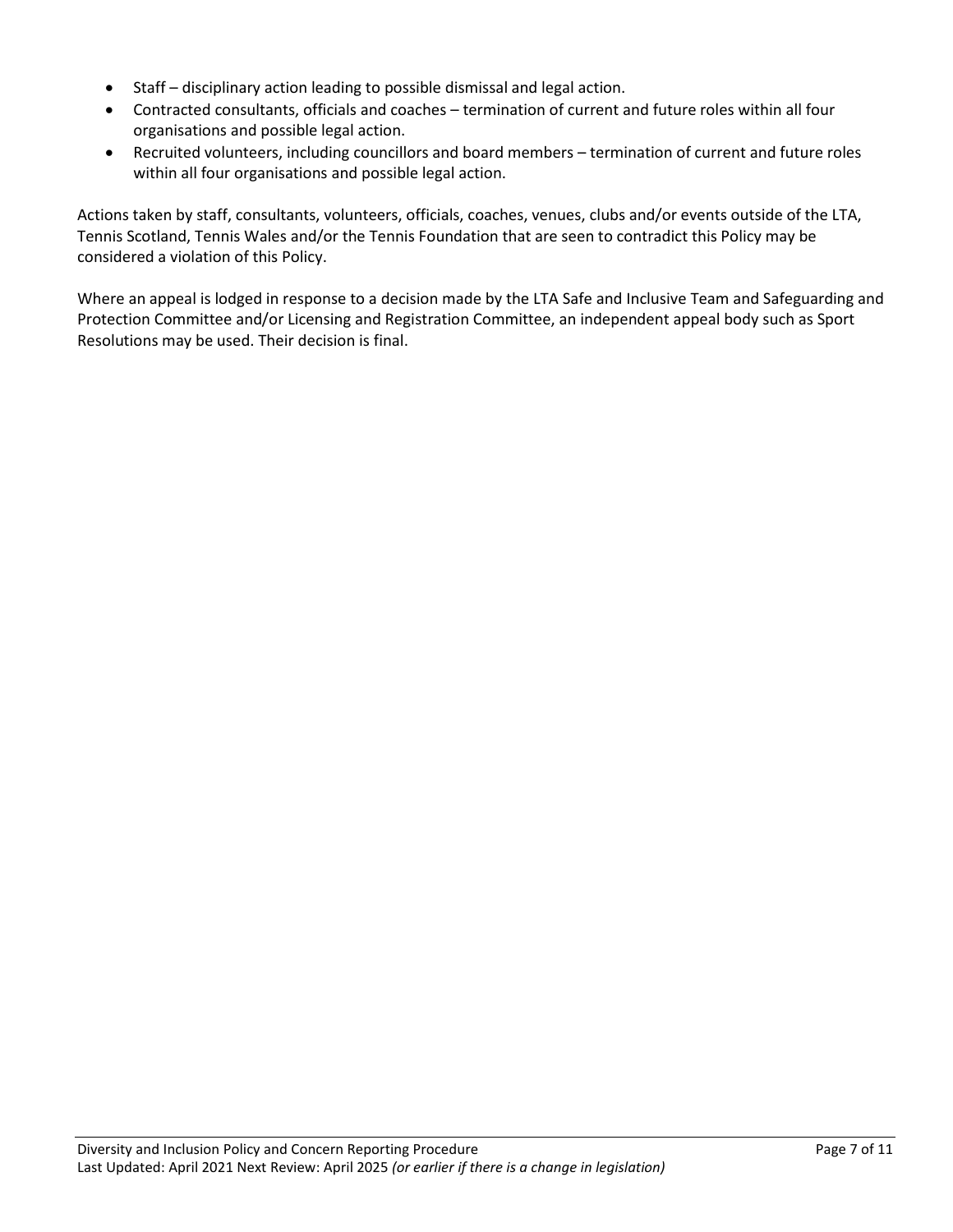# **Appendix A:**

# **Glossary of terms**

**Age:** This refers to a person belonging to a particular age group, which can mean people of the same age (e.g. 32 year old's) or range of ages (e.g. 18 - 30-year old's, or people over 50).

**Bisexual or Bi:** – refers to a person who has an emotional and/or sexual orientation towards more than one gender.

**Bullying:** can involve any form of physical, emotional, sexual or discriminatory abuse. It can also include cyberbullying – using social media or mobile phones to perpetrate bullying.

**Direct discrimination:** treating someone less favourably than another person because of a protected characteristic.

**Disability:** A person having a physical or mental impairment that has a substantial and long-term adverse effect on that person's ability to carry out normal day-to-day activities.

**Discrimination:** treating someone in a less favourable way and causing them harm, because of their age, disability, gender reassignment, marriage or civil partnership, pregnancy or maternity, race, religion or belief, sex or sexual orientation.

**Discrimination by association:** discrimination against someone because they are associated with another person who possesses a protected characteristic.

**Discrimination by perception:** discrimination against someone because of the belief that someone possesses a protected characteristic.

**Diversity:** acknowledging and celebrating the differences between groups of people and between individuals**.**

**Equality**: treating everyone with fairness and respect and recognising and responding to the needs of individuals. Taking positive actions to address existing disadvantages and barriers affecting how people engage with and participate in tennis.

**Ethnicity**: the social group a person belongs to, and either identifies with or is identified with by others, as a result of a mix of cultural and other factors including language, diet, religion, ancestry and physical features traditionally associated with race. Ethnicity is essentially self-defined and may change over time.

**Gay**: refers to a man who has an emotional, romantic and/or sexual orientation towards men. Also, a generic term for lesbian and gay sexuality - some women define themselves as gay rather than lesbian.

**Gender identity: t**his is an individual's internal self-perception of their own gender. A person may identify as a man, as a woman, as neither man or woman (non-binary) or as androgyne/polygender.

**Gender reassignment**: The process of changing or transitioning from one gender to another.

**Harassment:** unwanted conduct related to a relevant protected characteristic, which has the purpose or effect of violating an individual's dignity or creating and intimidating, hostile, degrading, humiliating or offensive environment for that individual or creates an intimidating, hostile, degrading, humiliating or offensive environment. The focus is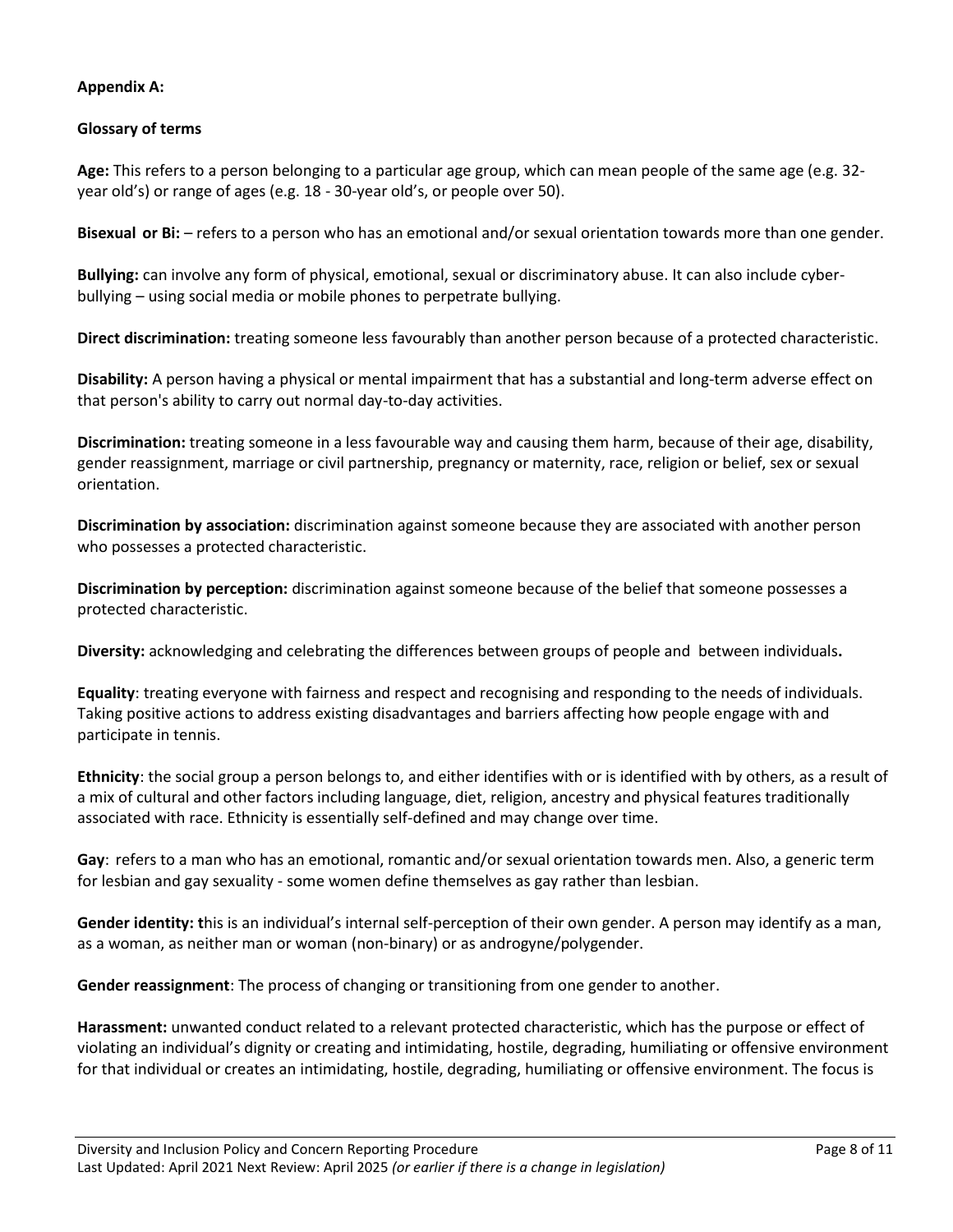on the perception of the complainant not the intent of the perpetrator. Employees can complain of behaviour they find offensive even if it is not directed at them.

**Hate crime:** crime that is targeted at a person because of hostility or prejudice towards that person's disability, race or ethnicity, religion or belief, sexual orientation or transgender identity. This can be committed against a person or property.

**Homophobia**: the fear, unreasonable anger, intolerance or/and hatred toward homosexuality, lesbian gay and bisexual people whether that person is homosexual or not.

**Inclusive leadership** – leaders who are aware of their own biases and preferences, actively seek out and consider different views and perspectives to inform better decision-making. They see diverse talent as a source of competitive advantage and inspire diverse people to drive organisational and individual performance towards a shared vision.

**An Inclusive Leader** – is a role model exemplar of inclusive behaviour; listens to and seeks out the views of diverse people and takes account of these views, without bias, in the decisions they make; appreciates that a diverse group of people will generate more creative solutions to problems and encourages this; inspires people through a shared vision of future success and motivates them to deliver it; leverages difference for high performance and provides responsive excellence to customers', clients' and service users' needs; provides positive feedback to boost people's self-efficacy; puts effort into helping diverse people identify their talents and develop them for performance now and future advancement; communicates authentically and honestly in a way that inspires trust, loyalty and wellbeing.

**Inclusion:** recognising that people from different backgrounds may have difference needs and expectations and may experience barriers in trying to access tennis. An inclusive venue is one that takes steps to attract and engage with people from many different backgrounds and meet their needs so that everyone has a positive experience and has the opportunity to achieve their potential.

**Indirect discrimination:** a practice, policy or rule which applies to everyone in the same way, but that has a worse effect on some people than others.

**LGBTQ:** an acronym for Lesbian, Gay, Bisexual, Trans and Questioning.

**Lesbian**: a woman who has an emotional romantic and /or sexual orientation towards women.

**Monitoring equality**: refers to data collection and analysis to check if people with protected characteristics are participating and being treated equally. For example: monitoring of the number of people with a disability who play tennis at our venue.

**Non-binary** – an umbrella term for a person who does not identify as only male or only female, or who may identify as both.

**Positive action:** a range of lawful actions that seek to overcome or minimise disadvantages (for example in employment opportunities) that people who share a protected characteristic have experienced, or to meet their different needs.

**Pregnancy and maternity**: pregnancy is the condition of being pregnant or expecting a baby. Maternity refers to the period after the birth, and is linked to maternity leave in the employment context. In the non-work context, protection against maternity discrimination is for 26 weeks after giving birth, and this includes treating a woman unfavourably because she is breastfeeding.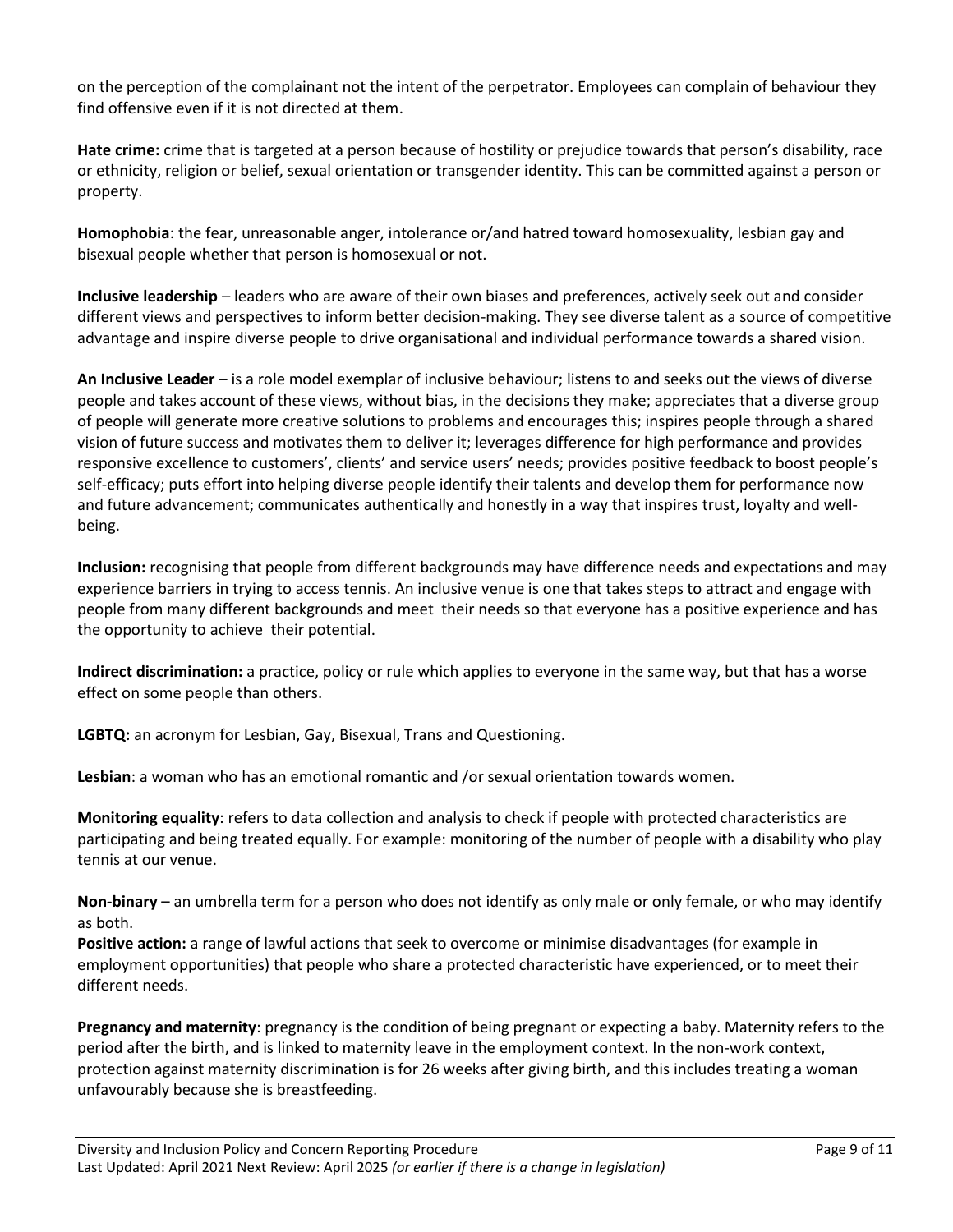**Questioning**: it refers to the process of exploring your own sexual orientation and/or gender identity.

**Race:** refers to the protected characteristic of race. It refers to a group of people defined by their race, colour, and nationality (including citizenship) ethnic or national origins.

**Radicalisation, extremism and terrorist behavior**: Radicalisation is the process by which a person comes to support terrorism and/or forms of extremism. Extremism is vocal or active opposition to fundamental British values, including democracy, the rule of law, individual liberty and mutual respect and tolerance of different faiths and beliefs. There is no single way to identify an individual who is likely to be susceptible to extremist ideology. The internet and the use of social media can be a major factor in the radicalisation of people.

**Reasonable adjustment**: What is considered reasonable will depend on all the circumstances of the case including the size of an organisation and its resources, what is practicable, the effectiveness of what is being proposed and the likely disruption that would be caused by taking the measure in question as well as the availability of financial assistance

**Religion or belief:** religion has the meaning usually given to it but belief includes religious and philosophical beliefs including lack of belief (e.g. atheism). Generally, a belief should affect your life choices or the way you live for it to be included in the definition.

**Sex:** refers to the biological makeup such as primary and secondary sexual characteristics, genes, and hormones. The legal sex is usually assigned at birth and has traditionally been understood as consisting of two mutually exclusive groups, namely men and women.

**Sexual orientation:** a person's emotional, romantic and/or sexual attraction to another person.

**Trans:** an umbrella term to describe people whose gender is not the same as, or does not sit comfortably with, the sex they were assigned at birth. Trans people may describe themselves using one or more of a wide variety of terms, including (but not limited to) transgender, cross dresser, non-binary, genderqueer (GQ).

**Transphobia**: the fear, unreasonable anger, dislike, intolerance or/and hatred toward trans people, whether that person has undergone gender reassignment or is perceived to have done that.

**Transsexual Person:** someone who has started the process of changing their gender identity is undergoing or has undergone gender reassignment.

**Unconscious bias or implicit bias:** this refers to a bias that we are unaware of, and which happens outside of our control. It is a bias that happens automatically and is triggered by our brain making quick judgments and assessments of people and situations, influenced by our background, cultural environment and personal experiences.

**Victimisation:** when someone is treated badly because they have made or supported a complaint or grievance.